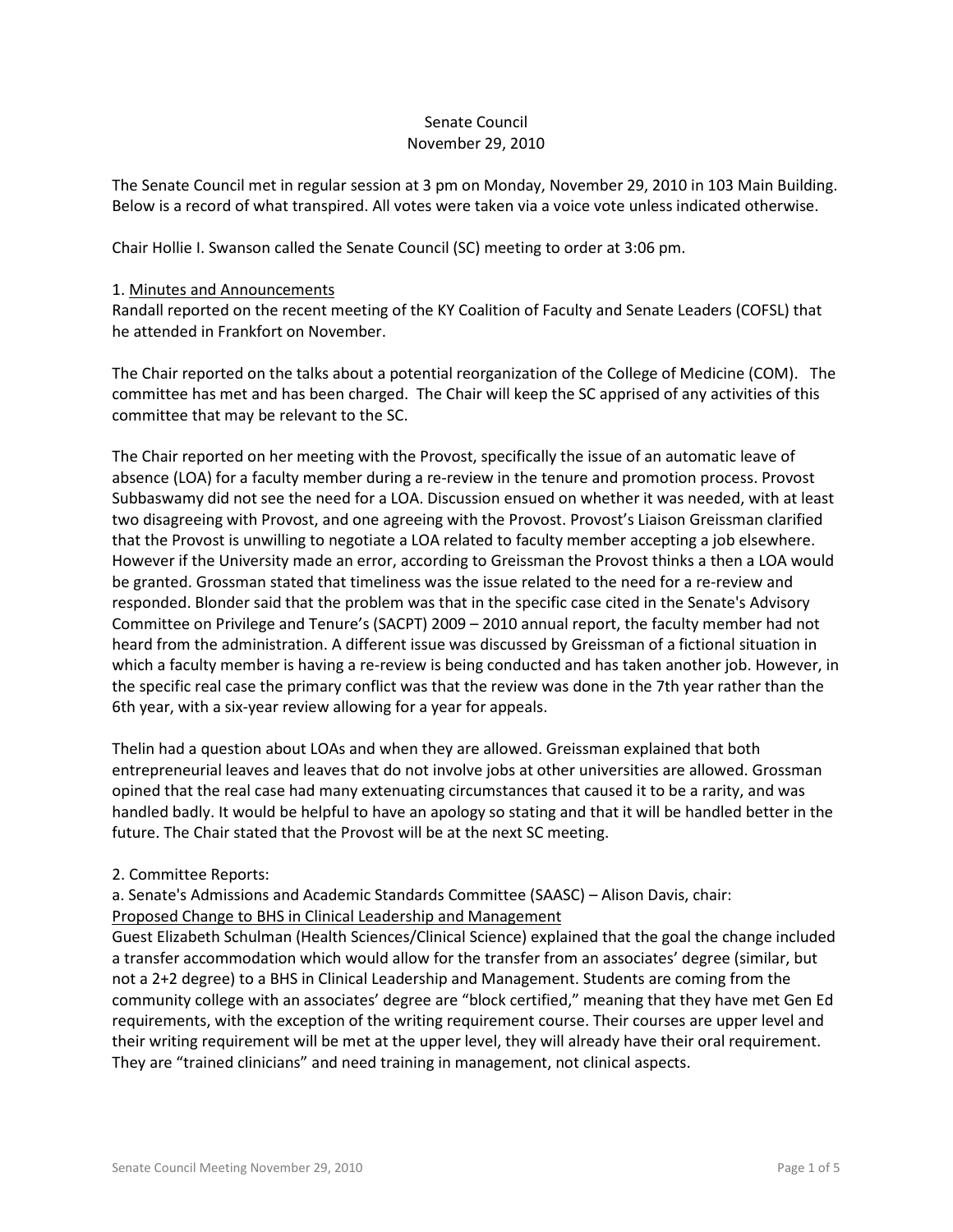The **motion** from the Senate's Admissions and Academic Standards Committee is to send the proposed changes to the BHS in Clinical Leadership and Management to the University Senate with a positive recommendation.

### Proposed Change to Progression Requirements for BA Art Studio

Guest Ben Withers (Fine Arts/Art) offered a brief description given regarding the proposal. The **motion** from the SAASC is to send the proposed changes to the progression requirements for the BA in Art Studio to the University Senate with a positive recommendation.

### Proposed Change to Progression Requirements for BFA Art Studio

A brief description was given regarding changes involved in the proposal by Withers. The **motion** from the SAASC is to send the proposed changes to the progression requirements for the BFA in Art Studio to the University Senate with a positive recommendation.

### Proposed Change to Progression Requirements for BA Art Education

Withers also described the proposed changes. The **motion** from the SAASC committee is to send the proposed changes to the progression requirements for the BA in Art Education to the University Senate with a positive recommendation.

All four proposals from SAASC were unanimously approved by SC.

### b. Senate's Academic Programs Committee (SAPC) – Dan Wermeling, chair Proposed New PhD in Clinical and Translational Sciences

Dan Wermeling, chair of the Senate's Academic Programs Committee (SAPC) brought forward a proposal for a new PhD in Clinical and Translational Sciences. This program was unanimously approved by the SAPC, and the committee lauded its interdisciplinary nature. Discussion ensued regarding interdisciplinary issues that might arise.

The **motion** from the Senate's Academic Programs Committee is send the proposed new PhD in Clinical and Translational Sciences to the University Senate with a positive recommendation.

A **motion** was made and seconded that the SC send all five curricular proposals to the Senate with positive recommendations. A **vote** was taken and the motion passed with none opposed and two abstentions.

#### *Governing Regulations VII*

Greissman offered a presentation on *Governing Regulations VII* ("University Organization") (*GR VII*).

On the first slide, there was information about the current language in *GR VII*. Any existing or proposed unit that has as its primary mission the performance of educational activities in instruction, research, and service shall be defined as an educational unit if at least one full-time (tenured or tenurable) faculty appointment or its time equivalent is assigned to perform instruction, research and service in that unit. This assignment provision excludes solely administration assignments such as the chief administrative officer of the unit.

There was also information about how the proposed language would change: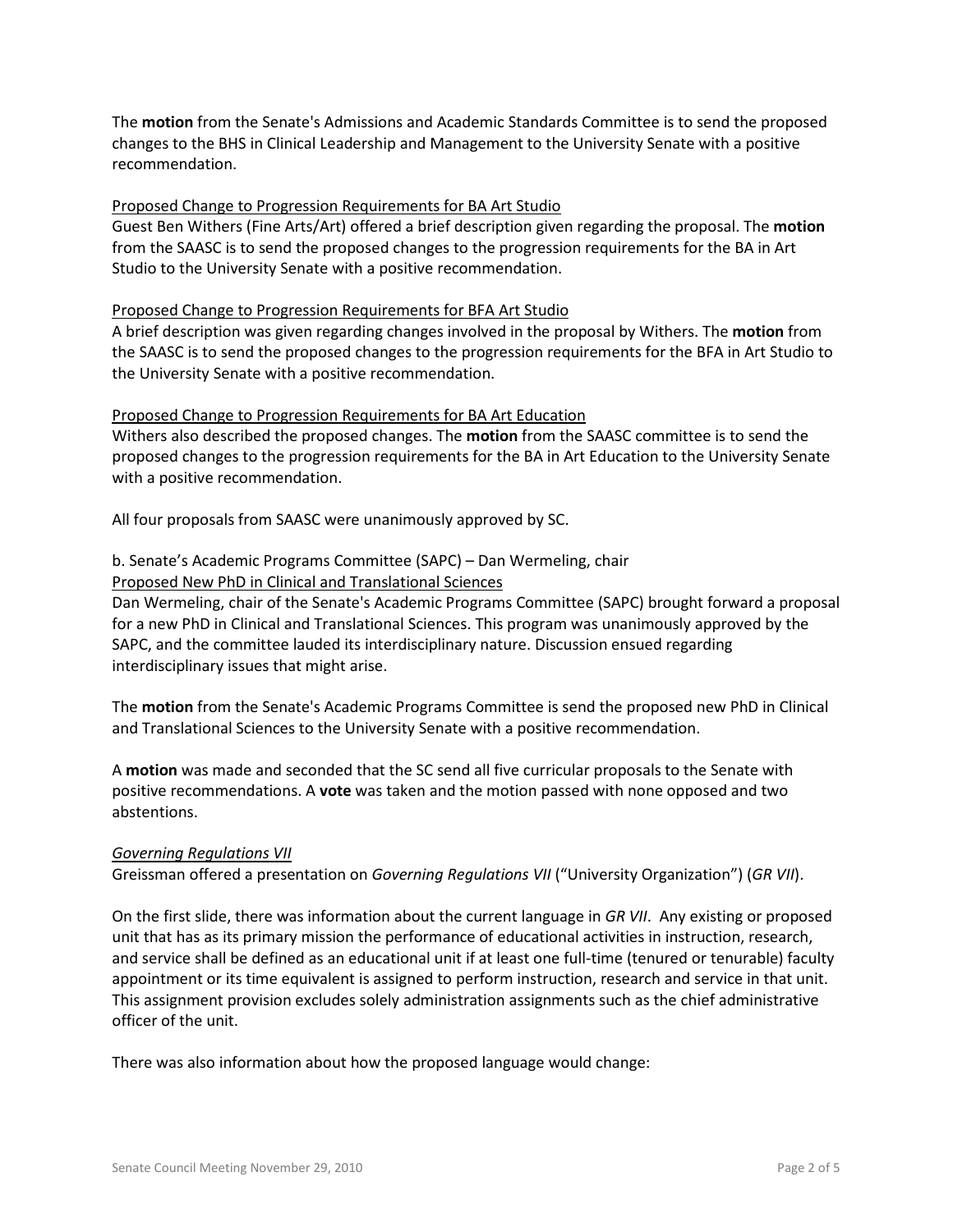An "educational unit" engages in all three areas of educational activity – instruction, research or other creative activities, and service – as its mission and has a faculty employee as its chief administrative officer.

There was discussion about this language, and SC members agreed that they would prefer the following language:

An "educational unit" engages in all three areas of educational activity – instruction, research or other creative activities, and service – as its mission. A tenured faculty employee is the chief administrative officer.

Discussion ensued regarding definitions and functions. The vetting is necessary to get at the correct definition. The intent of any proposed change is to allow faculty to retain the purview of all educational units rather than administrators.

The second slide was about areas of instruction, and what education activities are performed or might be performed by faculty employees in institutes & multidisciplinary centers. Currently, the following activities are performed: training of graduate and professional students; training post-doctoral students and other post-degree professionals; and mentoring undergraduate students engaged in research projects.

There was also information about the change to activities performed: offering required courses for degree programs hosted by other units; offering graduate certificates; and offering degree programs. Discussion ensued and Greissman suggested distributing the remainder of slides to the SC for future discussion.

## Study Abroad Presentation

Assistant Provost for Internationalization Susan Carvalho was in attendance, and introduced Tony Ogden and Sharon Stewart. Guest Carvalho provided SC members with a handout related to education abroad and administrative policies from the Office of International Affairs (OIA). There is an "International Advisory Council" made up of faculty and staff members (Legal Counsel and Risk Management).

A question arose: is there a need for a formal administrative regulation? SC members engaged in discussion, including the need for different enforcement regulations for undergraduate and graduate students. If study abroad is to be encouraged, appropriate *administrative regulations* need to be in place.

The meeting was adjourned at 5:10 pm.

[The Action Items that follow are an official part of the minutes.]

Respectfully submitted by Hollie I. Swanson, Senate Council Chair

SC members present: Anderson, Blonder, Kelly, Kirk, Grossman, Nokes, Randall, Steiner, Swanson and Thelin.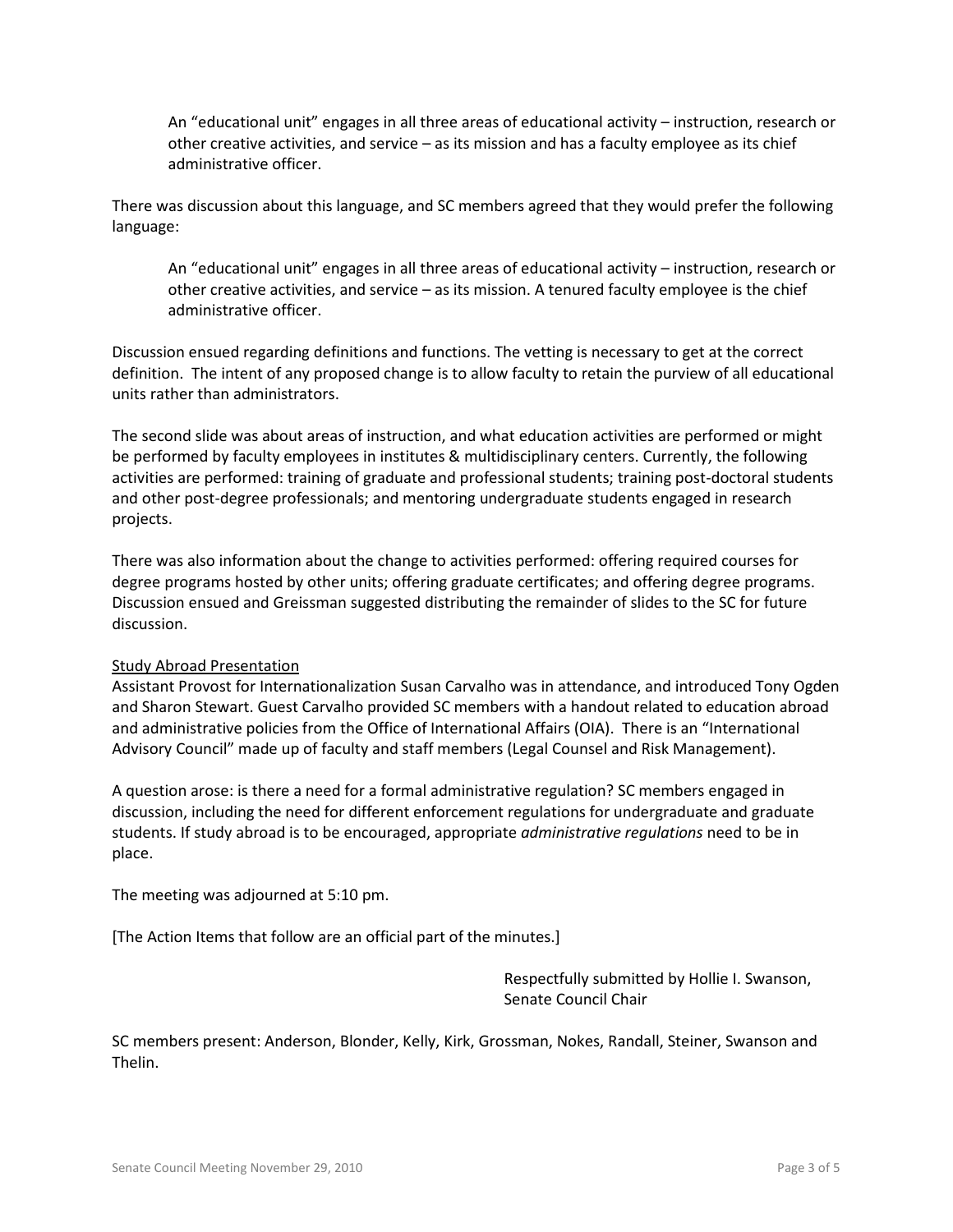Invited guests present: Susan Carvalho, Tony Ogden, Elizabeth Schulman, Sharon Stewart, Dan Wermeling, Ben Withers.

Provost's Liaison present: Richard Greissman.

Prepared by Sheila Brothers on Thursday, December 2, 2010.

| #   | $\sqrt{ }$ | Item                                                                                                                                                                                                                                                                  | <b>Responsibility</b> | Completed |
|-----|------------|-----------------------------------------------------------------------------------------------------------------------------------------------------------------------------------------------------------------------------------------------------------------------|-----------------------|-----------|
| 5.  |            | SC subset to examine and revise the description of the administrative<br>coordinator's job duties with a view towards increasing compensation. (7/14/10)                                                                                                              | Grossman,<br>Chair    |           |
|     | $\sqrt{}$  | Discuss expansion of EEP with Associate Provost for Faculty Affairs to allow<br>transfer to be used for graduate coursework. (7/14/10)<br>Discuss expansion of EEP with Provost Subbaswamy (6 credits per semester).                                                  | Chair                 | 8/2010    |
| 12. | $\sqrt{}$  | (8/16/10)<br>Clarify with Provost Subbaswamy the term "cost-neutral" WRT a pilot for<br>graduate credit EEP transfer to partner/spouse/dependent.                                                                                                                     | Chair<br>Chair        | 9/2010    |
| 17. |            | Create web-based mechanism for faculty to offer input into the President's<br>annual evaluation; evaluation process will occur during April. (8/16/10)                                                                                                                | <b>SC</b> Anderson    |           |
| 20. |            | Charge Senate's Academic Programs Committee with creating processes for<br>substantive change issues (teach-out, contractual/consortium process, off-<br>campus sites, how to reopen a suspended program). 8/23/10                                                    | <b>SC</b>             |           |
| 24. |            | Review Senate meeting attendance policies. (8/30/10)                                                                                                                                                                                                                  | <b>SC</b>             |           |
| 26. |            | Query VP IRPE Connie Ray about number of administrators at UK vs. benchmark<br>institutions. (9/20/10)                                                                                                                                                                | Mrs. Brothers         |           |
| 27. |            | Send SC's spring evaluation of President Todd to all Board of Trustees members.<br>Share SC's spring evaluation of President Todd with faculty members. Create<br>numerical ratings for the Board's evaluation in early fall and submit those<br>privately. (9/20/10) | SC                    |           |
| 28. |            | Invite the Board of Trustees' chair to a SC meeting. (9/27/10)                                                                                                                                                                                                        | Chair                 |           |
| 31. |            | Ask the Provost to submit a statement of financial and administrative feasibility<br>for proposals prior to the proposals being sent to cmte. (10/4/10)                                                                                                               | Greissman/SC          |           |
| 35. |            | Inquire about openness in the president search process. (10/18/10)                                                                                                                                                                                                    | Chair                 |           |
| 36. |            | Send solicitation for Commencement Cmte Co-Chair to college associate deans.<br>(10/18/10)                                                                                                                                                                            | Mrs. Brothers         |           |
| 38. |            | Identify committee to review "graduate student/post-doc education and related<br>issues." (11/15/10)                                                                                                                                                                  | SC                    |           |
| 39. |            | Identify/create cmte to review creation of ombud for faculty. (11/15/10)                                                                                                                                                                                              | Chair                 |           |
| 40. |            | Draft changes to Senate Rule language on Senate meeting attendance policies<br>for review by SC. (11/15/10)                                                                                                                                                           | Chair, Steiner        |           |